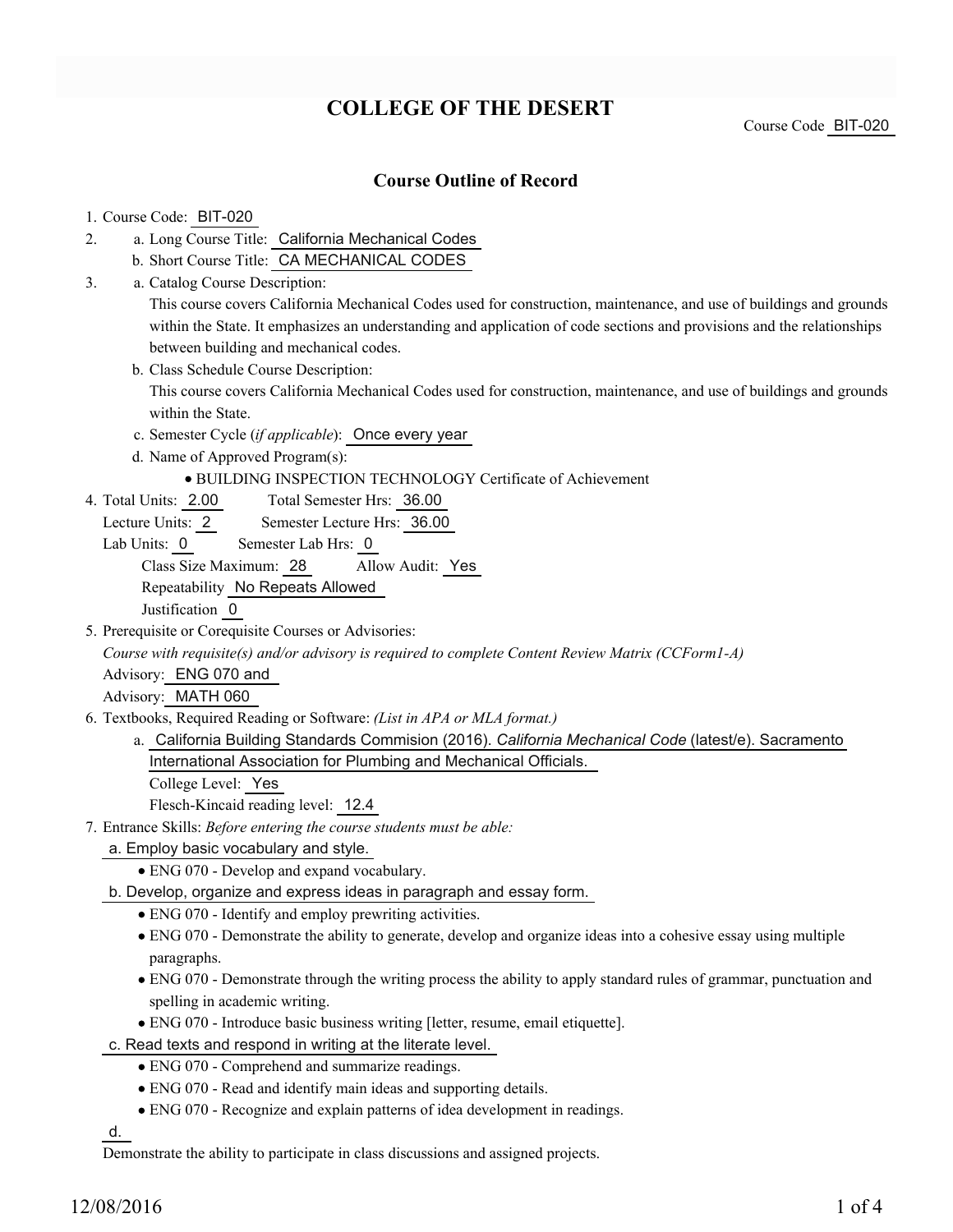- ENG 070 Improve editing and revision strategies both individually and in peer review.
- e. Apply the basic operations appropriately to solve application problems that involve their use
	- MATH 060 Compute using the four basic operations of addition, subtraction, multiplication, and division on the rational numbers in both fraction and decimal form.
	- MATH 060 Apply methods of conversion between percents, decimals, and fractions.
	- MATH 060 Recognize and convert between units of measurements in the American and metric systems.
	- MATH 060 Use unit measure appropriately in applications.
- 8. Course Content and Scope:

Lecture:

- a. Introduction
- b. General code requirement provisions for Mechanical Codes
- c. Requirements for types of construction
- d. Occupancies Building and Fire Code requirements and applications of the Mechanical Code
- e. Combustion and circulation air codes provisions
- f. Appliances regulated by the Mechanical Code and relationships in the Building Code
- g. Gas systems for mechanical code systems and Building Code priorities
- h. Handling and Classification of Hazardous Materials
- i. Responsibilities under Mechanical Codes
- j. Construction Materials Use in Mechanical Codes
- k. Maintenance of Buildings and Property
- l. Building Construction Processes
- m. Types of Construction

Lab: *(if the "Lab Hours" is greater than zero this is required)*

9. Course Student Learning Outcomes:

1.

Cite code sections with relation to mechanical codes in construction, regulation and design.

## 2.

Apply provisions with relation to mechanical codes in construction, regulation and design.

- 10. Course Objectives: Upon completion of this course, students will be able to:
	- a. Apply the codes in construction, regulation, and design.
	- b. Discuss administered examination used to gain professional certification in the building inspection field.
	- c. Discuss skills for employment in private or public construction fields as an inspector or plans examiner.
- 11. Methods of Instruction: *(Integration: Elements should validate parallel course outline elements)* 
	- a. Discussion
	- b. Distance Education
	- c. Lecture
	- d. Participation

Other Methods:

Presentation of construction materials

12. Assignments: (List samples of specific activities/assignments students are expected to complete both in and outside of class.) In Class Hours: 36.00

Outside Class Hours: 72.00 a. In-class Assignments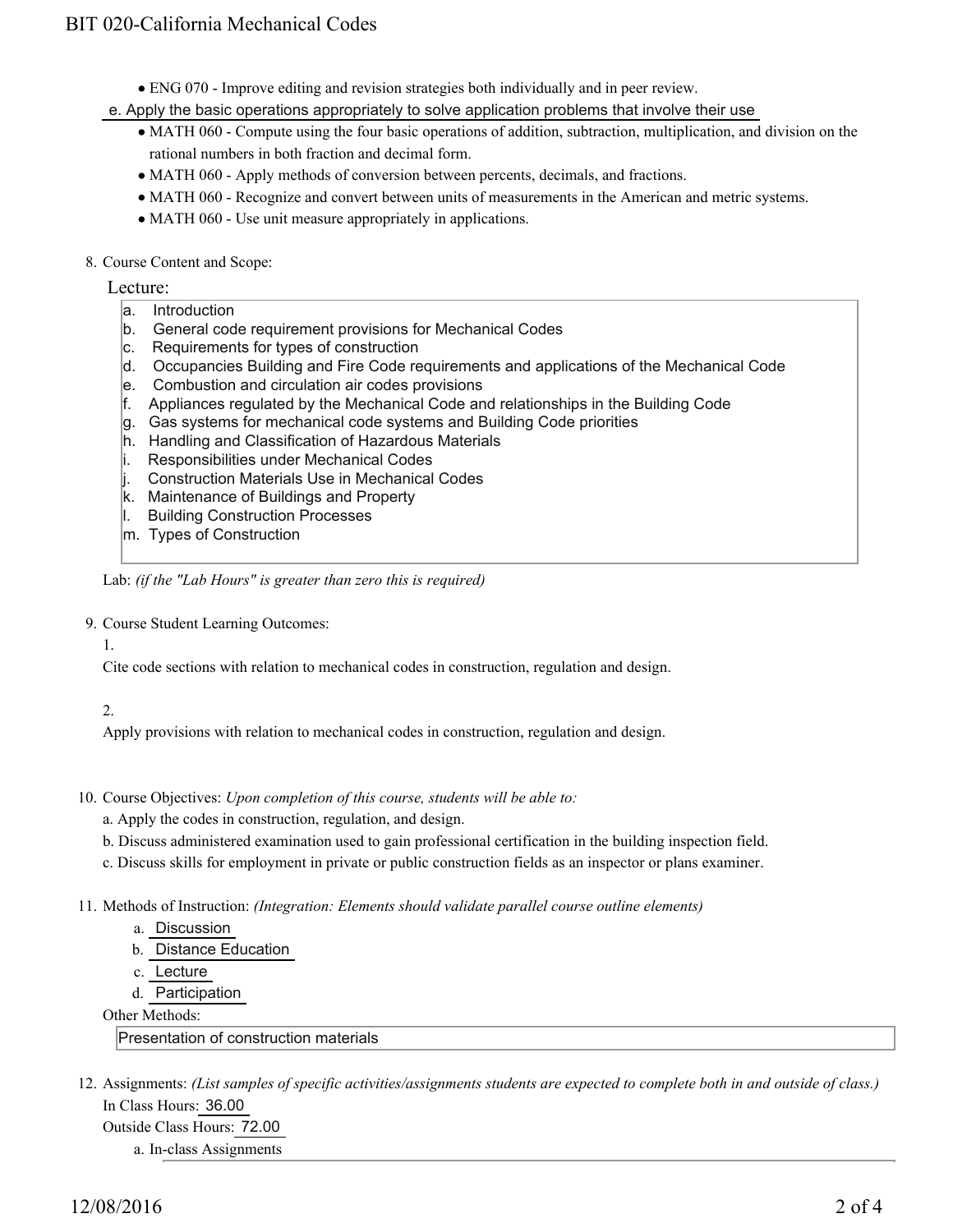# BIT 020-California Mechanical Codes

- 1. Presentation of class subjects and materials
- 2. Review code sections
- b. Out-of-class Assignments
	- 1. Reading assignments of codes and handouts
	- 2. Visit construction sites
	- 3. Review code sections presented in classes.

13. Methods of Evaluating Student Progress: The student will demonstrate proficiency by:

- Group activity participation/observation Participation in class and group discussions
- True/false/multiple choice examinations
- Mid-term and final evaluations

• Other Maintenance and use of handout class materials

- 14. Methods of Evaluating: Additional Assessment Information:
- 15. Need/Purpose/Rationale -- All courses must meet one or more CCC missions.
	- PO Career and Technical Education

Fulfill the requirements for an entry- level position in their field.

Apply critical thinking skills to execute daily duties in their area of employment.

Apply critical thinking skills to research, evaluate, analyze, and synthesize information.

Display the skills and aptitude necessary to pass certification exams in their field.

Exhibit effective written, oral communication and interpersonal skills.

IO - Personal and Professional Development

Demonstrate an understanding of ethical issues to make sound judgments and decisions.

Value diverse cultures and populations.

Value the feedback of others.

16. Comparable Transfer Course

| <b>University System</b>                                             | Campus             | <b>Course Number</b>                                        | <b>Course Title</b>  | <b>Catalog Year</b> |  |
|----------------------------------------------------------------------|--------------------|-------------------------------------------------------------|----------------------|---------------------|--|
| 17. Special Materials and/or Equipment Required of Students:         |                    |                                                             |                      |                     |  |
| <sup>18.</sup> Materials Fees:                                       | Required Material? |                                                             |                      |                     |  |
| <b>Material or Item</b>                                              |                    |                                                             | <b>Cost Per Unit</b> | <b>Total Cost</b>   |  |
| 19. Provide Reasons for the Substantial Modifications or New Course: |                    |                                                             |                      |                     |  |
| Update course requirements to coincide with CA state standards.      |                    |                                                             |                      |                     |  |
| a. Cross-Listed Course (Enter Course Code): N/A<br>20.               |                    |                                                             |                      |                     |  |
|                                                                      |                    | b. Replacement Course (Enter original Course Code): BIT-002 |                      |                     |  |
| 21. Grading Method (choose one): Letter Grade Only                   |                    |                                                             |                      |                     |  |
| 22. MIS Course Data Elements                                         |                    |                                                             |                      |                     |  |
| a. Course Control Number [CB00]: CCC000233701                        |                    |                                                             |                      |                     |  |

- b. T.O.P. Code [CB03]: 95720.00 Construction Inspection
- c. Credit Status [CB04]: D Credit Degree Applicable
- d. Course Transfer Status [CB05]: B = Transfer CSU